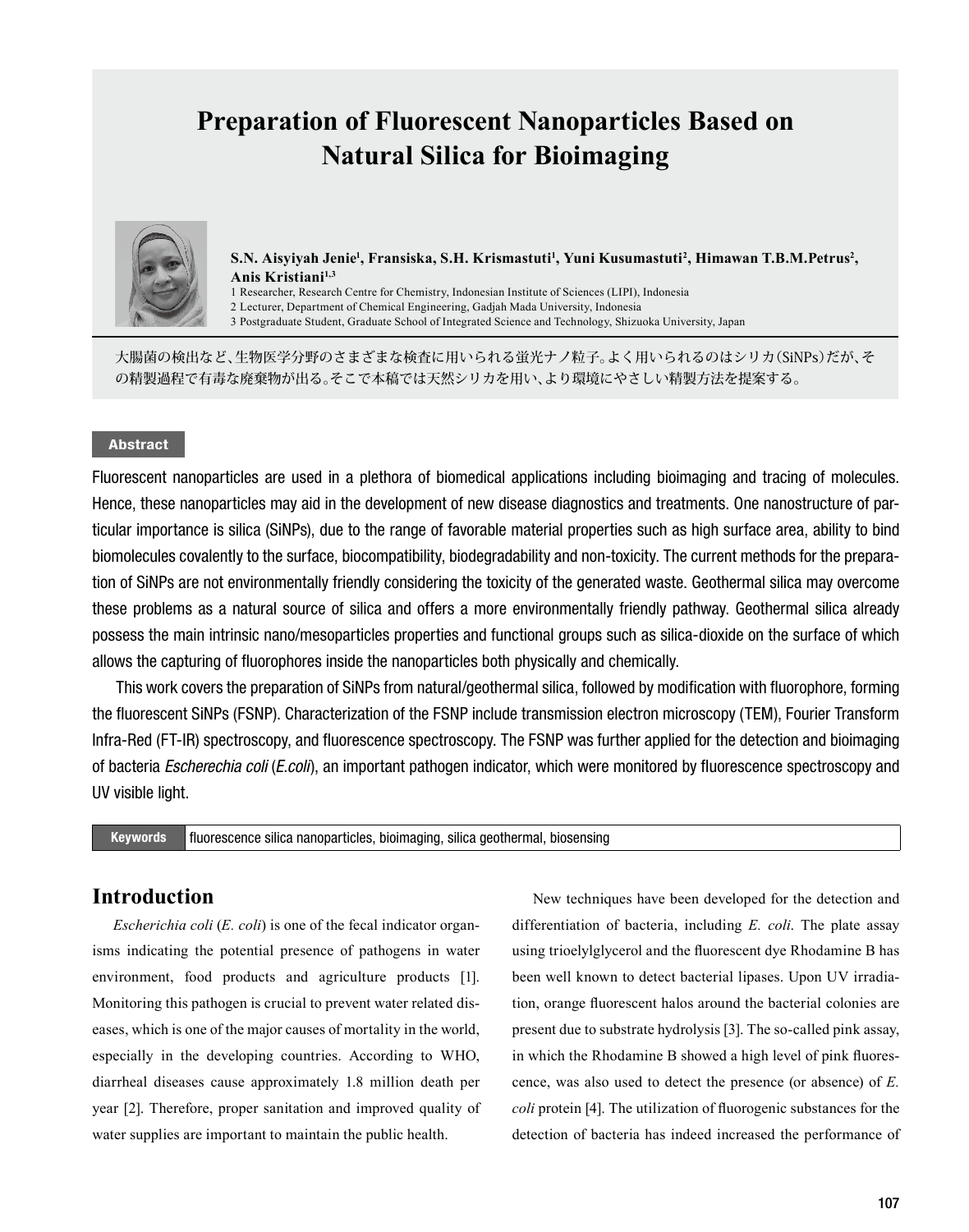the detection system to identify specific enzyme and protein activities. However, due to its importance as pathogen indicator in the environment, the detection system for *E. coli* still requires improved accuracy and sensitivity along with rapid sensing times.

In the emerging of nanotechnology, designing and modeling of new materials at the atomic scale are feasible, thus opening up new opportunities for numerous important applications. Nanoparticles offer unique electrical, optic and magnetic properties that are very different compared to its bulk properties [5, 6]. Moreover, these nanostructures have been reported to significantly improve the spectral properties of fluorophores such as the quantum yield, photostability and fluorescence lifetime [7, 8]. One nanostructure of particular importance is silical (SiNPs), due to the range of favorable material properties such as high surface area, ability to bind biomolecules covalently to the surface, biocompatibility, biodegradability and non-toxicity [9, 10].

Silica-based fluorescent nanoparticles are used in a plethora of biomedical applications ranging from bioimaging, molecule tracings, biosensors to drug delivery systems [11, 12]. Over the past decade, such fluorescent nanoparticles have been intensively studied and often offered remarkable sensitivity in detecting fluorescence signals due to the improved signal-to-noise ratio [11, 13, 14]. In addition, silica-based fluorescent nanomaterials have been reported to increase the photostability and fluorescence lifetime of the incorporated organic fluorophores [12, 15].

Silica is abundantly available in nature, one of which is through the waste of geothermal power plants. However, silica scaling in these power plants causes the production capacity to decrease by 40%. Recovering the "amorphous" silica from geothermal installation with total amount of about 3000 ton/year will indeed provide benefits to the power plants, as these geothermal silica can be utilized as building blocks for silica based nanomaterials [16]. The current method for the preparation of SiNPs often applies silica precursors or co-precursors which are expensive and requires the use of organic solvents and strong acids during the preparation process. In addition, this preparation process is not environmentally friendly considering the toxicity of the generated waste. Geothermal silica may overcome these problems as it already possess the main intrinsic properties of silica nano/mesoparticles such as having large surface area and functional groups such as silica-dioxide on the surface.

The purpose of this work is to develop and synthesize fluorescent silica nanoparticles (FSNP) based on geothermal silica in which the dimensions, and optical properties of the synthesized nanoparticles can be finely tuned and adjusted. The fluorescence nanoparticle is then applied as an optical biosensor to detect *E. coli*.

To the best of our knowledge, the preparation of fluorescent silica nanoparticles from geothermal waste, in particular for biomedical purposes, has not been reported elsewhere. Hence, this approach will give added value to the geothermal silica as advanced functional nanostructures. In addition, this work will not only give advantage of the usage of natural Indonesian resources, but the outcome will also serve as a basis for future development of natural silica as nanostructured materials in other more sophisticated biomedical applications.

# **Experimental**

### *Materials*

Geothermal sludge, as the source of silica, was collected from PLTP Geodipa Dieng, Central Java, Indonesia. Sodium hydroxide (NaOH) was purchased from Merck Chemicals. Hydrochloric acid (HCl) 37% was an analytical grade from Merck Chemicals. Rhodamine-6G was purchased from Sigma-Aldrich. All chemicals were used without further purification. Deionized water was used for all synthesis and sensing experiments.

#### *Synthesis of Fluorescent Silica Nanoparticles*

As shown in Scheme 1, a total of 20 g of washed silica powder was mixed with 800 ml of 1.5 N sodium hydroxide (NaOH) in a cup glass to form sodium silicate ( $Na<sub>2</sub>SiO<sub>3</sub>$ ). The mixture was then stirred using a magnetic stirrer with heating constantly maintained at 90ºC within 60 minutes. Subsequently, the mixture was filtered through filter paper to separate the solution with solids. The sodium silicate solution was added with 0.05 g of Rhodamine-6G and stirred until homogeneous, then titrated with 2N HCl to form the gel and then allowed to stand for 18 hours. The gel formed was filtered with filter paper and washed with aquadest until pH 7. The neutralized gel was dried in an oven at 100 ºC, overnight. The resulting fluorescent solid samples were identified as the fluorescent silica nanoparticles (FSNP).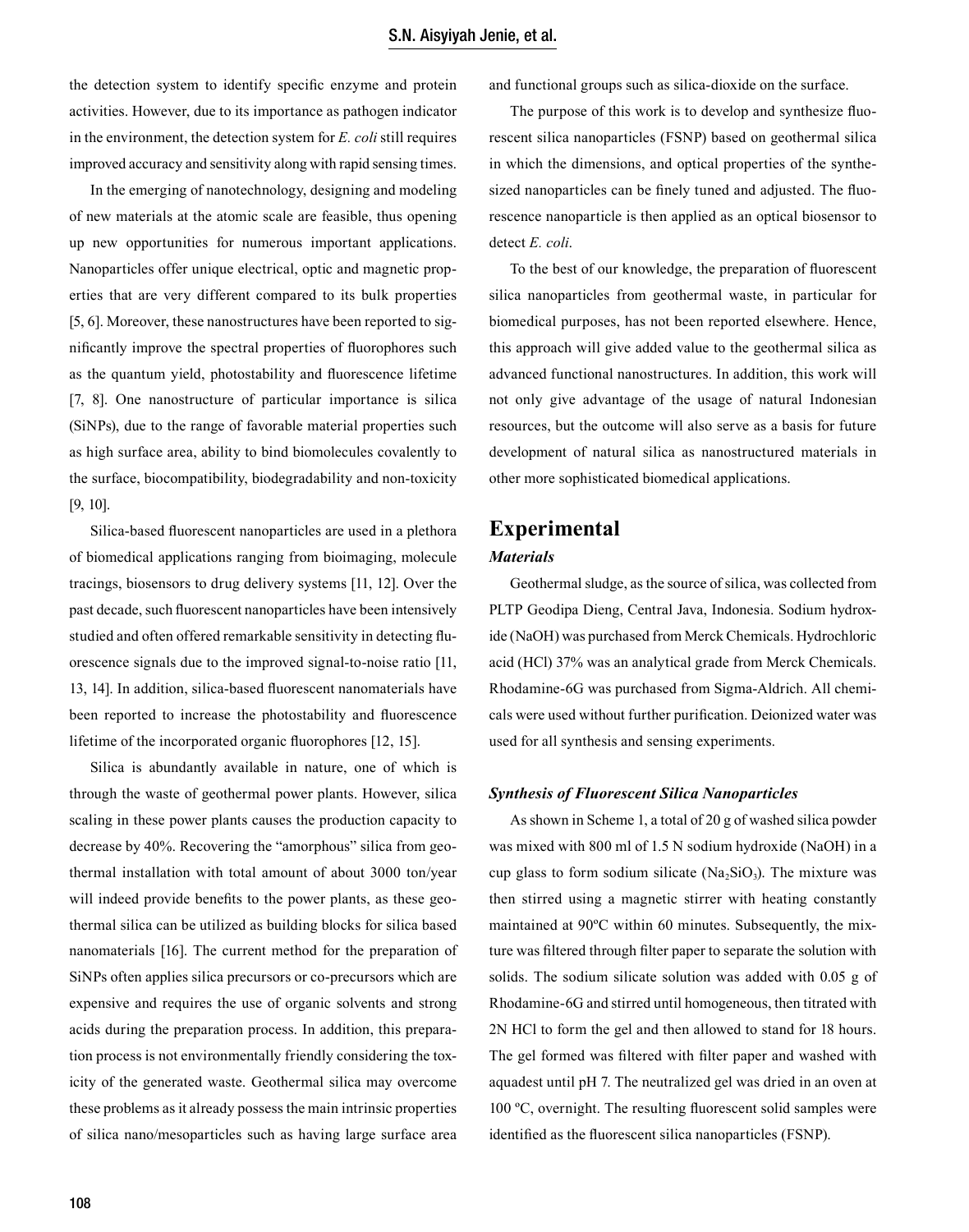## *Characterization of Fluorescent Silica Nanoparticles (FSNP)*

Transmission Electron Microscopy (TEM) images were obtained with TEM Tecnai G-20 S-Twin (FEI, USA) scanning TEM instrument (200 kV accelerating voltage) equipped with Tungsten cathode and an Eagle CCD camera. For TEM measurement, a suitable amount of ethanolic solution of FSNP was dropped onto a porous carbon film on a copper grid and then dried in vacuum.

Fourier Infrared Spectroscopy (FTIR) spectra were recorded on a FTIR Prestige-21 (Shimatzu, Japan), in transmittance mode, at 16 cm<sup>-1</sup> resolution, over the range of 300-400 cm<sup>-1</sup> with an accumulating average of 10 scans. The software used to generate the spectra was IR Solution (Shimatzu).

Emission spectrum of FSNP was recorded on Varioskan Flash (Thermo Scientific) at excitation wavelength of 553 nm.



Scheme 1. Flowchart of the preparation of FSNP from geothermal silica

## *E. coli* **Sensing Experiments** *E. coli bacterial culture and preparation*

*E. coli* InaCC-B5 bacterial culture was provided from the Research Centre for Chemistry-LIPI, Indonesia. Nutrient agar (NA) was prepared by dissolving nutrient agar powder in aquadest, continued with constant heating until dissolved completely. An amount of 4 ml of dissolved NA was sterilized in an autoclave for 15 min at 121 °C. The sterilized NA was allowed to settle and subsequently 1 one stock of *E. coli* bacteria was incubated for 24 h at 37 °C. The cultured E.coli was diluted with sterilized water for further sensing experiments.

#### *E. coli sensing with FSNP*

A total of 20 µl of FSNP and 180 µl of *E. coli* suspension were added into a microplate. The microplate was covered in aluminium foil to avoid exposure of light and the mixture was allowed to react for 4 h. A control positive was prepared by adding 20 µl of FSNP and 180 µl of sterilized water in a microplate, and treated the same way as previous. The fluorescence intensity of both samples were measured using Fluorescence Spectral Scanning Multimode Reader (Thermo Scientific Varioskan Flash) with excitation wavelength of 553 nm and emission wavelength of 580 nm.

#### *Bioimaging test*

*E. coli* was cultured on NA in a microplate following the same procedure as previous. A total of 2 ml of FSNP was added on the *E. coli* culture and the mixture was exposed under UV irradiation.

## **Results and Discussion**

#### *Fabrication and Characterization of the FSNP*

The luminescent nanoparticles investigated in this study was derived from amorphous geothermal silica. The silica nanoparticles were fabricated using the common approach of sol-gel process using silica obtained from the side product of geothermal plant [17] as precursor, which until now has not been reported elsewhere. Rhodamine-6G was added to the silica nanoparticle as fluorophore producing FSNP. The FSNP obtained from this process had an irregular structure with a particle diameter about 10-20 nm, which was measured by means of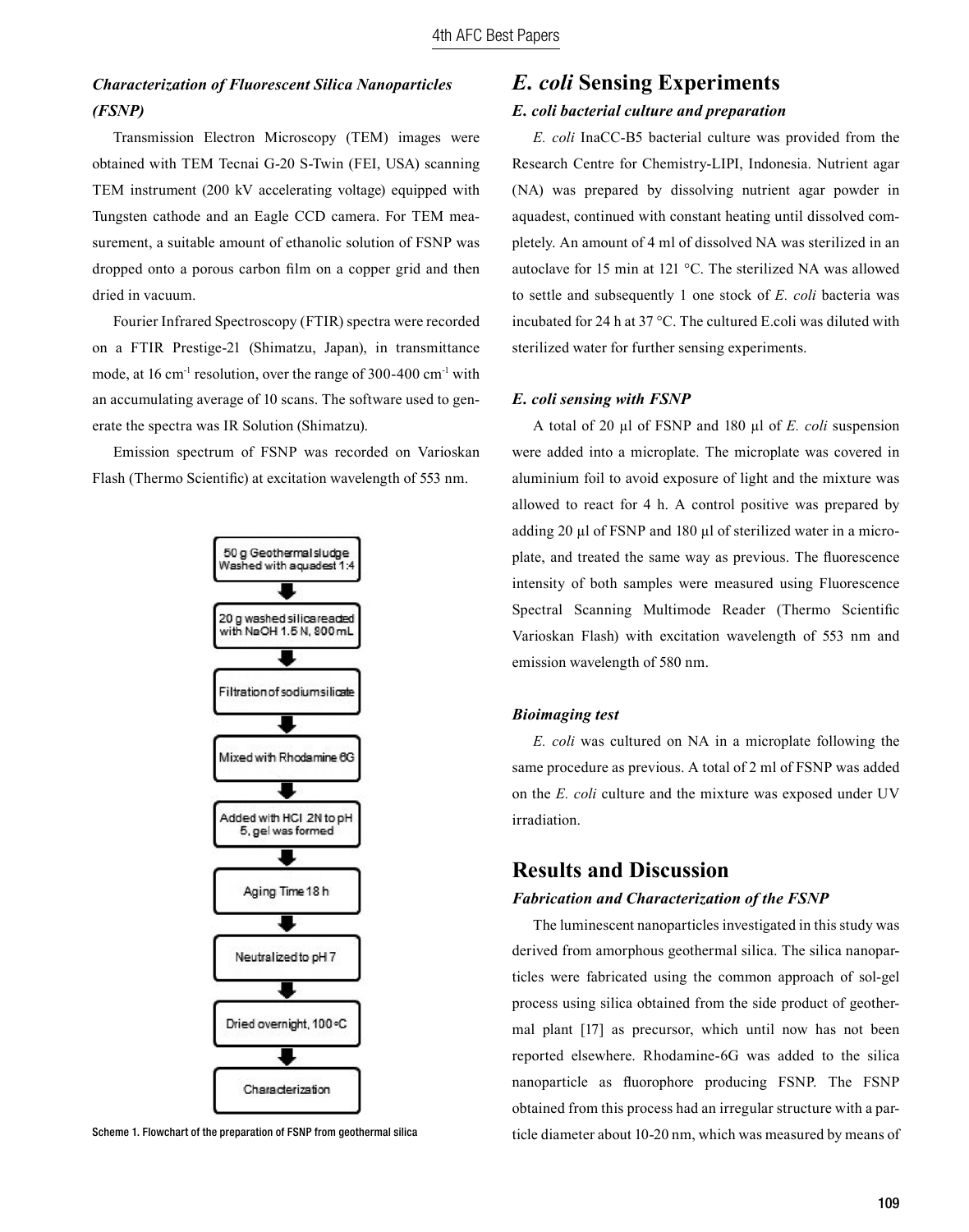TEM (see Figure 1).

The surface chemistry of the FSNP samples were characterized by Fourier Transform Infrared Spectroscopy (FTIR) (Figure 2). Figure 2 presents the FTIR spectra of the raw geothermal silica (black trace) and FSNP (blue trace). The raw geothermal silica has a broad band at around  $1000 - 1300$  cm<sup>-1</sup> with the peak at 1070 cm-1 which was assigned to Si-O-Si asymmetric stretching vibrations. A small band at  $940 \text{ cm}^{-1}$  and  $800 \text{ cm}^{-1}$  were attributed to Si-O- stretching vibrations or silanol group due to alkali silica glasses and Si-O-Si symmetric stretching vibration.



Fig. 1. Representative TEM images showing the nanostructures of FSNP



Fig. 2. FTIR spectra of silica geothermal as the precursor (above) and after modification into Si nanoparticles with Rhodamine-6G, FSNP (below).

The band at  $1070 \text{ cm}^{-1}$  and at  $800 \text{ cm}^{-1}$  are common bands appear to all silicates with tetrahedrally coordinated silicon. The band at  $1650 \text{ cm}^{-1}$  was assigned to bending vibration of H-OH bonds, while the broad band around  $3400 - 3650$  cm<sup>-1</sup> correspond to stretching vibration of –OH bonds [18, 19].

After modification with Rhodamine-6G forming the FSNP, the FTIR spectra (below) showing some changes in intensity for some of the adsorption bands but there is no additional band confirming the fluorescent agent (Rhodamine-6G) was not chemically bound to the silica geothermal nanoparticles but only physically entrapped in the pores of the particles.

The emission spectrum of FSNP was recorded at excitation wavelength of 553 nm, which is the excitation wavelength of the dye Rhodamine-6G. As shown in Figure 3, the maximum emission peak was observed at 580 nm. This wavelength will further be used for to observe the detection performance of FSNP towards *E. coli*.



Fig. 3. Emission spectrum of FSNP at excitation wavelength 553 nm

# *Sensing Experiments of the FSNP for the Detection of E. coli*

The FSNP was then used to detect *E. coli* in the culture media. The presence of *E. coli* protein will quench the fluorescence emission of Rhodamine-6G as the biorecognition compound. Therefore during sensing, the fluorescence intensity of the FSNP was measured using fluorescence spectroscopy before and after added to the culture media containing *E. coli*. The concentration of the FSNP was varied from 1x10-1 mg/mL down to  $1.95x10^{-4}$  mg/mL. During sensing, the fluorescence emission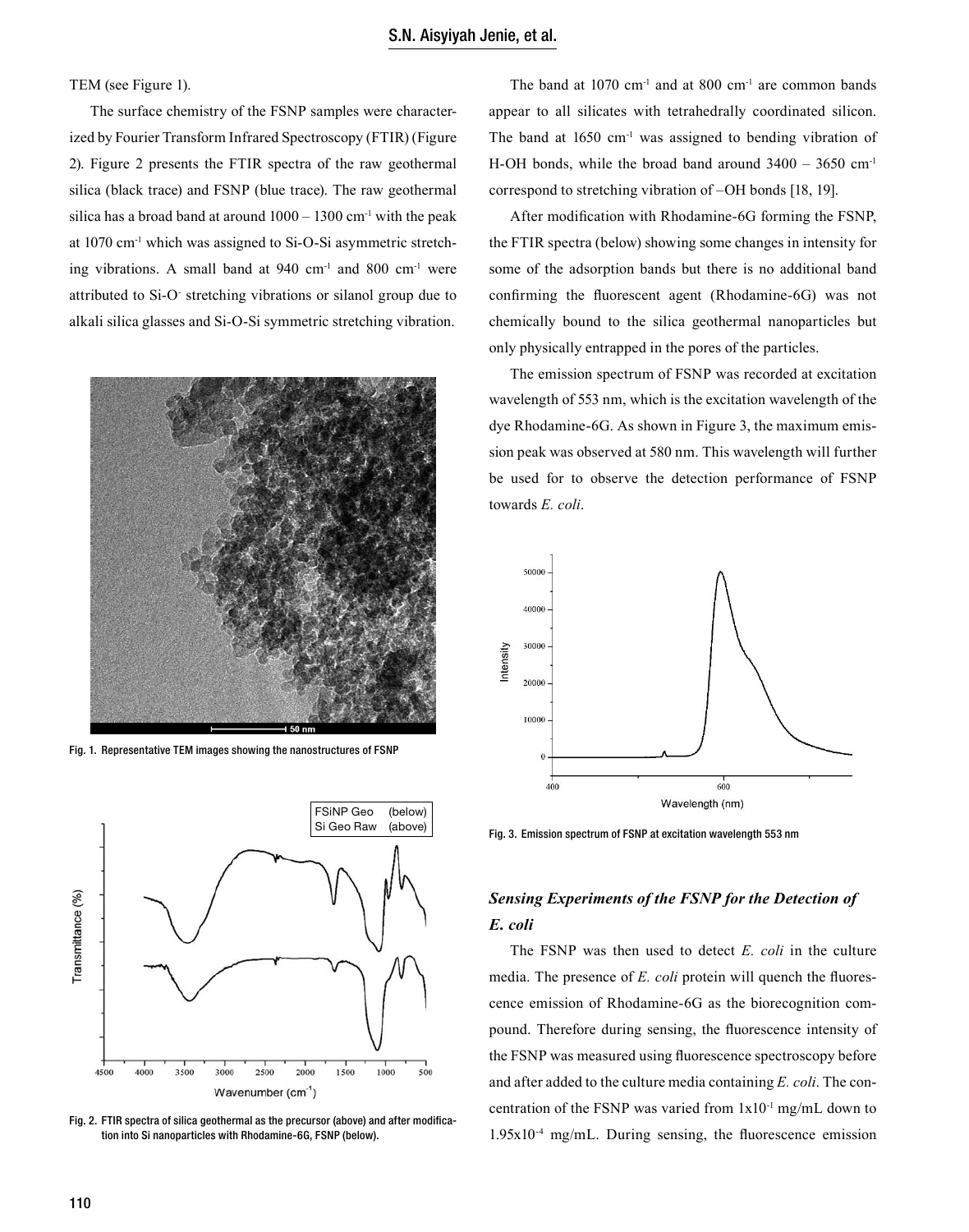signals were decreased after the addition of FSNP to the culture media containing *E. coli* in each different FSNP concentration tested, indicating the quenching of fluorescence emission due to the presence of *E. coli*. The loss of the fluorescence intensity signal in different concentration of the FSNP is summarized in Table 1.

| Table 1. The fluorescence intensity loss after FSNP added to the culture media |
|--------------------------------------------------------------------------------|
| containing <i>E. coli</i> for each FSNP concentration tested in the range of   |
| 1x10 $^{-1}$ mg/mL to 1.95x10 $^{-4}$ mg/mL.                                   |

| <b>FSNP</b> concentration | Fluorescence intensity loss |
|---------------------------|-----------------------------|
| (mg/mL)                   | $\left(\%\right)$           |
| $1 \times 10^{-1}$        | 26.11                       |
| $5 \times 10^{-2}$        | 30.64                       |
| $2.5 \times 10^{-2}$      | 47.87                       |
| $1.25 \times 10^{-2}$     | 18.44                       |
| $6.25 \times 10^{-3}$     | 27.37                       |
| $3.12 \times 10^{-3}$     | 5.02                        |
| $1.56 \times 10^{-3}$     | 57.02                       |
| $7.81 \times 10^{-4}$     | 59.76                       |
| $3.9 \times 10^{-4}$      | 74.51                       |
| $1.95 \times 10^{-4}$     | 74.70                       |

From Table 1, it can be seen that the percentage of fluorescence signal loss increases gradually with the decrease concentration of the FSNP until the FSNP concentration of 6.25x10-3 mg/mL. Lower than that concentration, the percentage of fluorescence signal loss was decreased (at the concentration of  $3.12x10^{-3}$  mg/mL) and then increased significantly at the concentration lower than  $3.12 \times 10^{-3}$  mg/mL. It suggests the lowest working concentration of the FSNP for *E. coli* detection was 6.25x10-3 mg/mL.

The next experiment was to run the control experiment using Rhodamine-6G without any silica nanoparticle as negative control to investigate whether the fluorescence signal loss was due to the presence of *E. coli* or not. The concentration of Rhodamine-6G used in this experiment was lower than the concentration of FSNP used in the previous experiments (Table 1). This Rhodamine-6G concentration was equal to the concentration of Rhodamine-6G used to modify the geothermal silica nanoparticle thus the fluorescence signals emitted from the control (Rhodamine-6G only) and the FSNP are comparable. In this experiment, the fluorescence was emitted at 627 nm as the Rhodamine-6G emission, which is higher than the emission signal Rhodamine-6G embedded in the geothermal silica nanoparticles.

The fluorescence intensities, before and after interaction with *E. coli*, did not show any particular trend with the percentage of fluorescence signal loss, as presented in Table 2. It confirms that the fluorescence signals emitted by Rhodamine-6G itself is not stable at very low concentrations of the dye. This result corroborates that the decreased fluorescence intensity in the previous experiments (Table 1) was due to the quenching of the fluorescence signal from Rhodamine-6G entrapped in the geothermal silica nanoparticles in the presence of *E-coli*. This result also shows that the FSNP has increased photostability compared to that of the Rhodamine-6G, at the same amount of concentration of the dye.

Table 2. The fluorescence intensity loss after Rhodamine-6G added to the culture media containing *E. coli* for Rhodamine-6G concentration tested in the range of  $6.25x10^{-4}$  mg/mL to  $1.22x10^{-6}$  mg/mL.

| <b>FSNP</b> concentration | Fluorescence intensity loss |
|---------------------------|-----------------------------|
| (mg/mL)                   | $(\%)$                      |
| $6.25 \times 10^{-4}$     | 64.15                       |
| $3.13 \times 10^{-4}$     | $-68.82$                    |
| $1.56 \times 10^{-4}$     | 90.71                       |
| $7.81 \times 10^{-5}$     | 74.53                       |
| $3.91 \times 10^{-5}$     | 63.02                       |
| $1.95 \times 10^{-5}$     | 36.16                       |
| $9.77 \times 10^{-6}$     | $-7.18$                     |
| $4.88 \times 10^{-6}$     | $-84.24$                    |
| $2.44 \times 10^{-6}$     | $-220.58$                   |
| $1.22 \times 10^{-6}$     | $-284.12$                   |
|                           |                             |

#### *Bioimaging of E.coli using FSNP*

*E. coli* detection using the FSNP was also observed under UV light to see the fluorescence during sensing (Figure 4). In Figure 4, it can be seen that, the FSNP itself emitted an intense orange fluorescence (a) and once *E. coli* introduce to the petri dish, the colour was changed into light orange (b) indicating the fluorescence intensity was decreased due to the presence *E. coli*. It corroborates that *E. coli* protein has ability to quench the fluorescence emission of the FSNP. Orange fluorescent halos around the *E. coli* colonies were also observed, proving that FSNP may be applied for bioimaging purposes.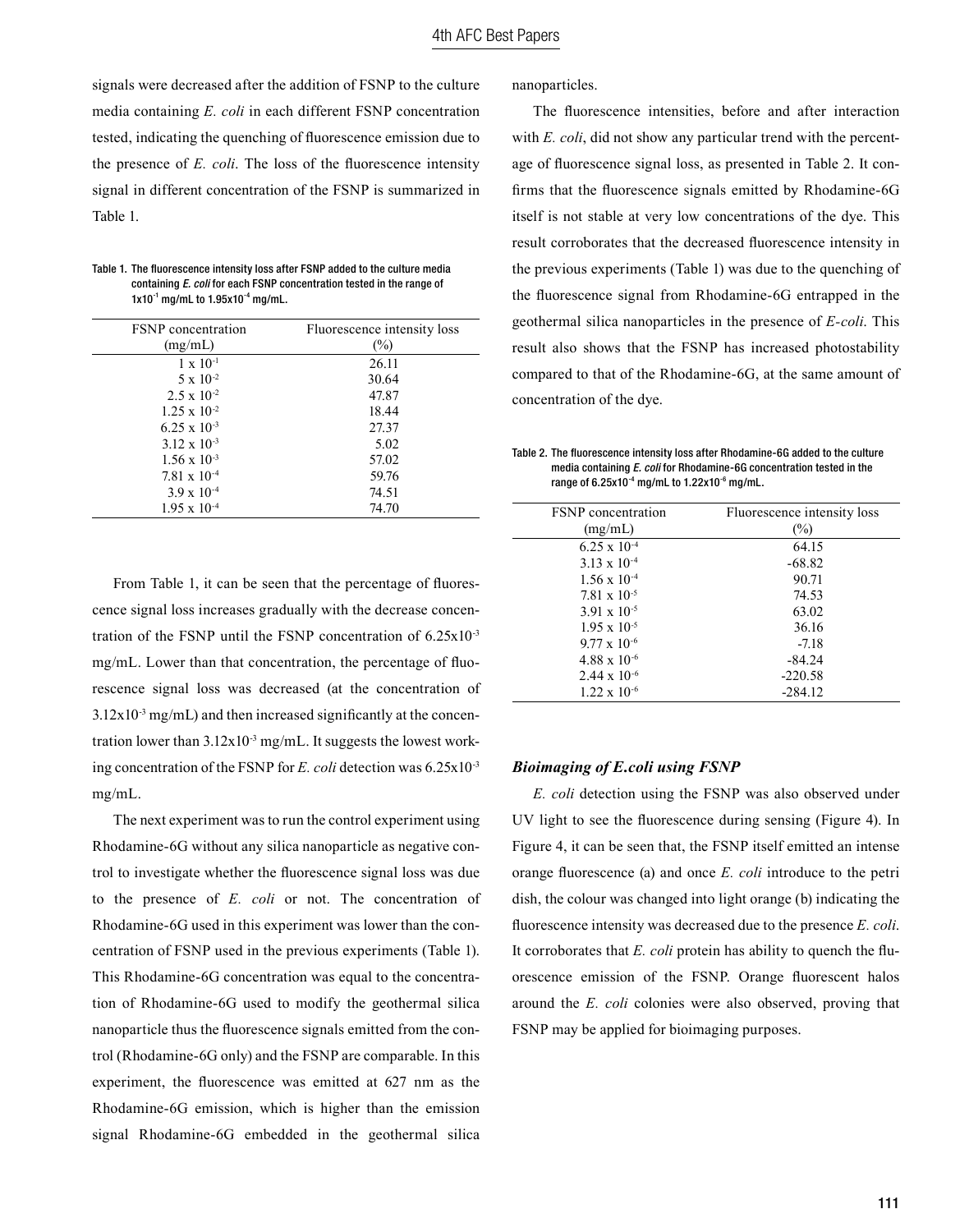

Fig.4. Fluorescence emission of the FSNP (a) and FSNP + *E.coli* (b)

## **Conclusion**

This work presents for the first time the detection of *E. coli* using fluorescent silica nanoparticles (FSNP). The FSNP was derived from amorphous silica geothermal waste and modified with the dye Rhodamine-6G. The FSNP interacted with the protein of the *E. coli*, resulting in quenching or decrease of emission intensity of the FSNP. Furthermore, we observed the detection of *E. coli* under UV light, resulting in decrease of intensity compared to the FSNP in the absence of *E. coli*. Orange fluorescent halos around the *E. coli* colonies were also observed, proving that FSNP may be applied for bioimaging purposes. Continued studies are currently being conducted in our laboratory to optimize the properties of FSNP as well as its ability for bioimaging and detection systems.

## **Acknowledgement**

The authors would like to acknowledge the Ministry of Research, Technology and Higher Education for the research funding. SNAJ would like to thank the L'Oreal-UNESCO For Women In Science National Fellowship 2017 for the research grant.

## **References**

- 1) Ishii, S. and Sadowsky, M. J. (2008) Minireview: *Escherichia coli* in The Environment: Implications for Water Quality and Human Health. Microbes and Environments, 23(2), 101-108.
- 2) WHO, *Water, Sanitation and Hygiene Links to Health: Facts and Figures*, 2004.
- 3) Manafi, M., Kneifel, W., and Bascomb, S. (1991) Fluorogenic and chromogenic substrates used in bacterial diagnostics. Microbiological Reviews, 55(3), 335-348.
- 4) Bartasun, P., Cieśliński, H., Bujacz, A., Wierzbicka-Woś, A., and Kur, J. (2013) A study on the interaction of rhodamine B with methylthioadenosine phosphorylase protein sourced from an Antarctic soil metagenomic library. PLoS One, 8(1), e55697.
- 5) Jianrong, C., Yuqing, M., Nongyue, H., Xiaohua, W., and Sijiao, L. (2004) Nanotechnology and biosensors. Biotechnology Advances, 22(7), 505-518.
- 6) Reshetilov, A. N. and Bezborodov, A. M. (2008) Nanobiotechnology and biosensor research. Appl Biochem Microbiol, 44(1), 1-5.
- 7) Aslan, K., Gryczynski, I., Malicka, J., Matveeva, E., Lakowicz, J. R., and Geddes, C. D. (2005) Metal-enhanced fluorescence: an emerging tool in biotechnology. Current Opinion in Biotechnology, 16(1), 55-62.
- 8) Lakowicz, J. R., *Fluorophores Principles of Fluorescence Spectroscopy*  2006: Springer US. 63-95.
- 9) Popat, A., Ross, B. P., Liu, J., Jambhrunkar, S., Kleitz, F., and Qiao, S. Z. (2012) Enzyme-Responsive Controlled Release of Covalently Bound Prodrug from Functional Mesoporous Silica Nanospheres. Angew. Chem., Int. Ed., 51(50), 12486-12489.
- 10) Qhobosheane, M., Santra, S., Zhang, P., and Tan, W. (2001) Biochemically functionalized silica nanoparticles. Analyst, 126(8), 1274-1278.
- 11) Cho, E.-B., Volkov, D. O., and Sokolov, I. (2010) Ultrabright Fluorescent Mesoporous Silica Nanoparticles. Small, 6(20), 2314-2319.
- 12) Jenie, S. A., Plush, S. E., and Voelcker, N. H. (2016) Recent Advances on Luminescent Enhancement-Based Porous Silicon Biosensors. Pharmaceutical research, 33(10), 2314–2336.
- 13) Cho, E.-B., Volkov, D. O., and Sokolov, I. (2011) Ultrabright Fluorescent Silica Mesoporous Silica Nanoparticles: Control of Particle Size and Dye Loading. Adv. Funct. Mater., 21(16), 3129-3135.
- 14) Krismastuti, F. S. H., Pace, S., and Voelcker, N. H. (2014) Porous Silicon Resonant Microcavity Biosensor for Matrix Metalloproteinase Detection. Adv. Funct. Mater., 24(23), 3639-3650.
- 15) Jenie, S. N. A., Pace, S., Sciacca, B., Brooks, R. D., Plush, S. E., and Voelcker, N. H. (2014) Lanthanide Luminescence Enhancements in Porous Silicon Resonant Microcavities. ACS Appl. Mater. Interfaces, 6(15), 12012-12021.
- 16) Kusumastuti, Y., Petrus, H. T. B. M., Yohana, F., Buwono, A. T., and Zaqina, R. B. (2017) Synthesis and characterization of biocomposites based on chitosan and geothermal silica. AIP Conference Proceedings, 1823(1), 020127.